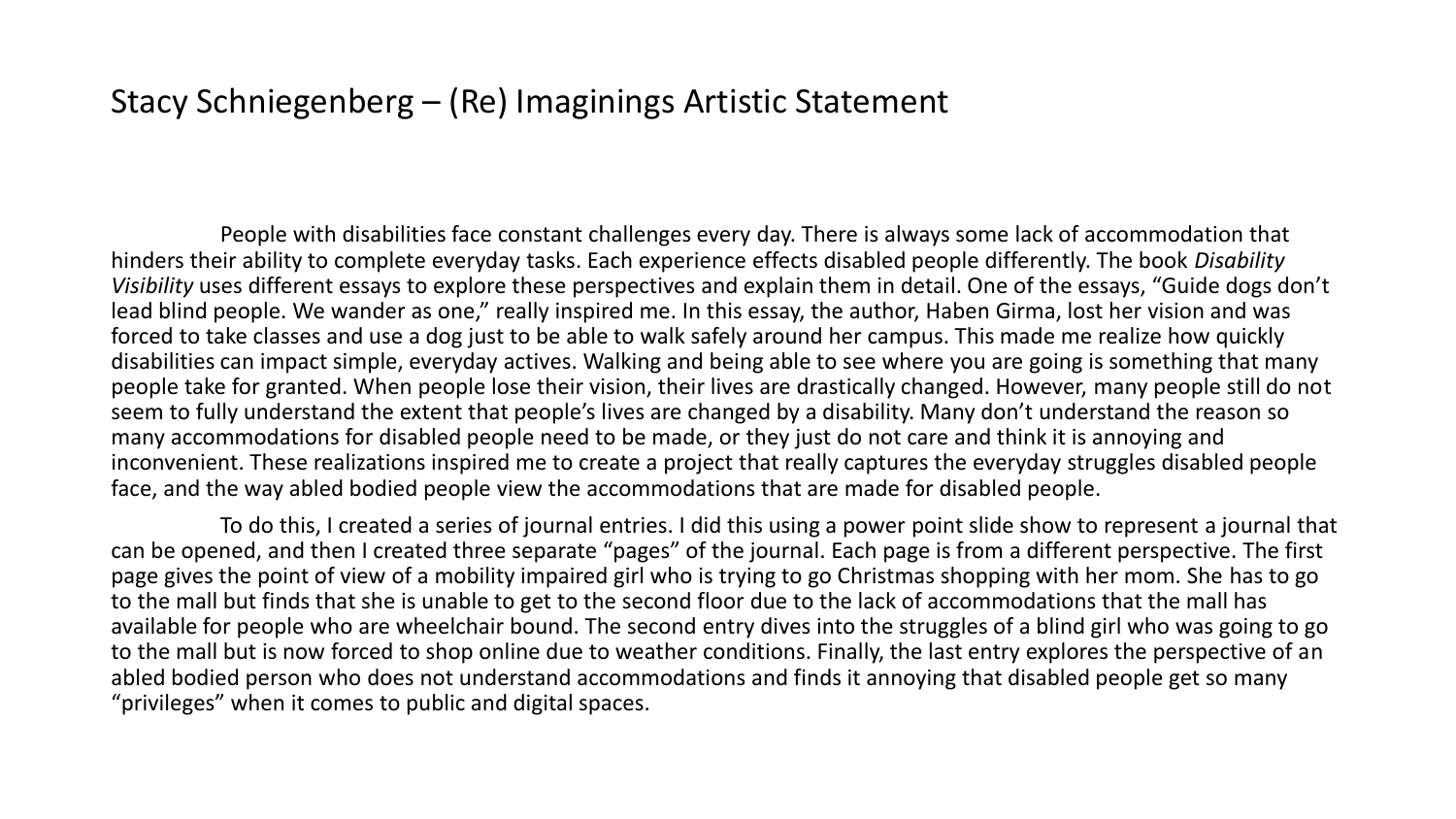## *Journal Entries*

2021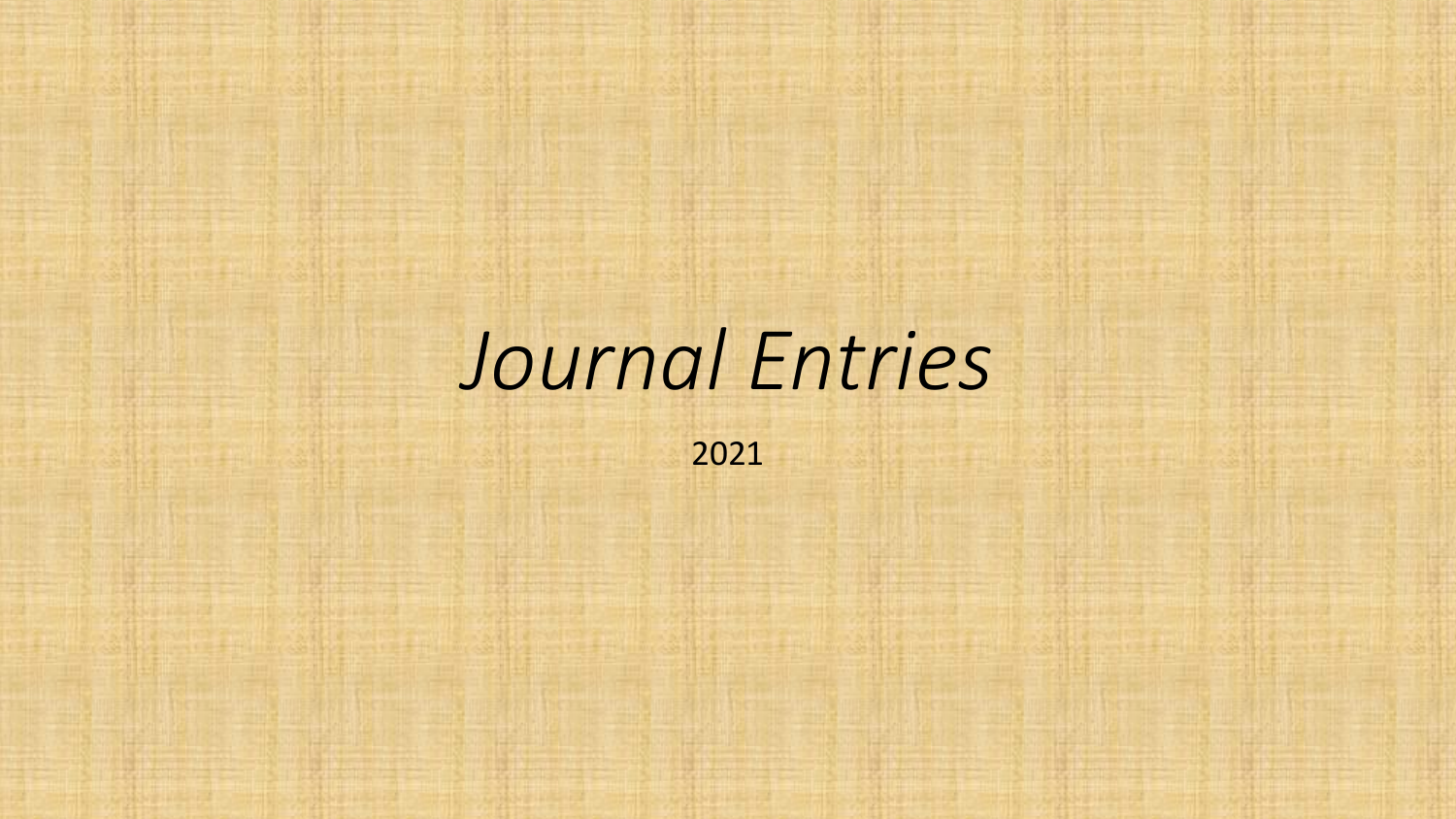## December 16, 2021 – Mobility Impaired

Dear Journal,

I'm going to the mall today. Christmas is only a little over a week away, and I still have shopping to do. It's always a challenge for people like me to go out. Being wheelchair bound isn't easy. I can't drive, so I ask my mother if she can take me. I know she doesn't want to because its not exactly easy for her to deal with me. She says yes anyway, so we get into the car. It's a struggle for me to get into the seat. I wonder why they don't make cars easier to get into. Oh well. We soon arrive at the mall and its packed. None of the handicapped parking spots are available. I look at the cars in those spots, and none of them have a handicapped placard. Why do people have to be so inconsiderate? We end up finding a spot and its far away from the entrance. Just great. As I get settled into my wheelchair, I feel that the ground is bumpy. I almost fall out of my chair twice because of the huge bumps we go over. When we finally reach the door, I realize the stores we want to shop at are not on the first floor. Ugh. My mom pushes me around for what feel like hours looking for a ramp. Then we find out that they don't have one. How am I going to get the second floor? Thankfully, we find an employee and ask him for help. Yep, no ramps. But they do have an elevator that we can use. The only problem is that it is all the way across the first floor. My mom just grunts and starts pushing me.

While she's pushing me, I get curious and pull out my phone. Surely there is some type of regulations to make malls accessible to people with wheelchairs. I stumble across something called the American With Disabilities Act. It basically says that discrimination against disabled people is illegal, and public accommodations for disabled people need to be made. I think the mall is violating this law. We reach the elevator and come to find out its out of order. Just wow. We turn to find another employee to ask for guidance, and none are around. Do they not have any help around here? My mom asks me what we should do, and I don't know how to answer her.

My thoughts begin to trail off and I begin to get angry. Every day I find myself bombarded with these kinds of inconveniences and I'm sick of it. I wish the world would just make things more accommodating. I come back to my reality and see my mom waiting for an answer. I ask her if she can go upstairs and do my shopping for me. She says no, as she does not know what I need to buy. Fantastic. I see that there is no way I can change her mind, so we begin to make our way back to the car. I am so frustrated with how this day went. I cannot believe the mall did not have just one single ramp. That's all it would have taken to allow me to do my shopping. I guess I will now just have to do my shopping online. Thank goodness I have my sight. I do not think online shopping has many accommodations for people with disabilities either.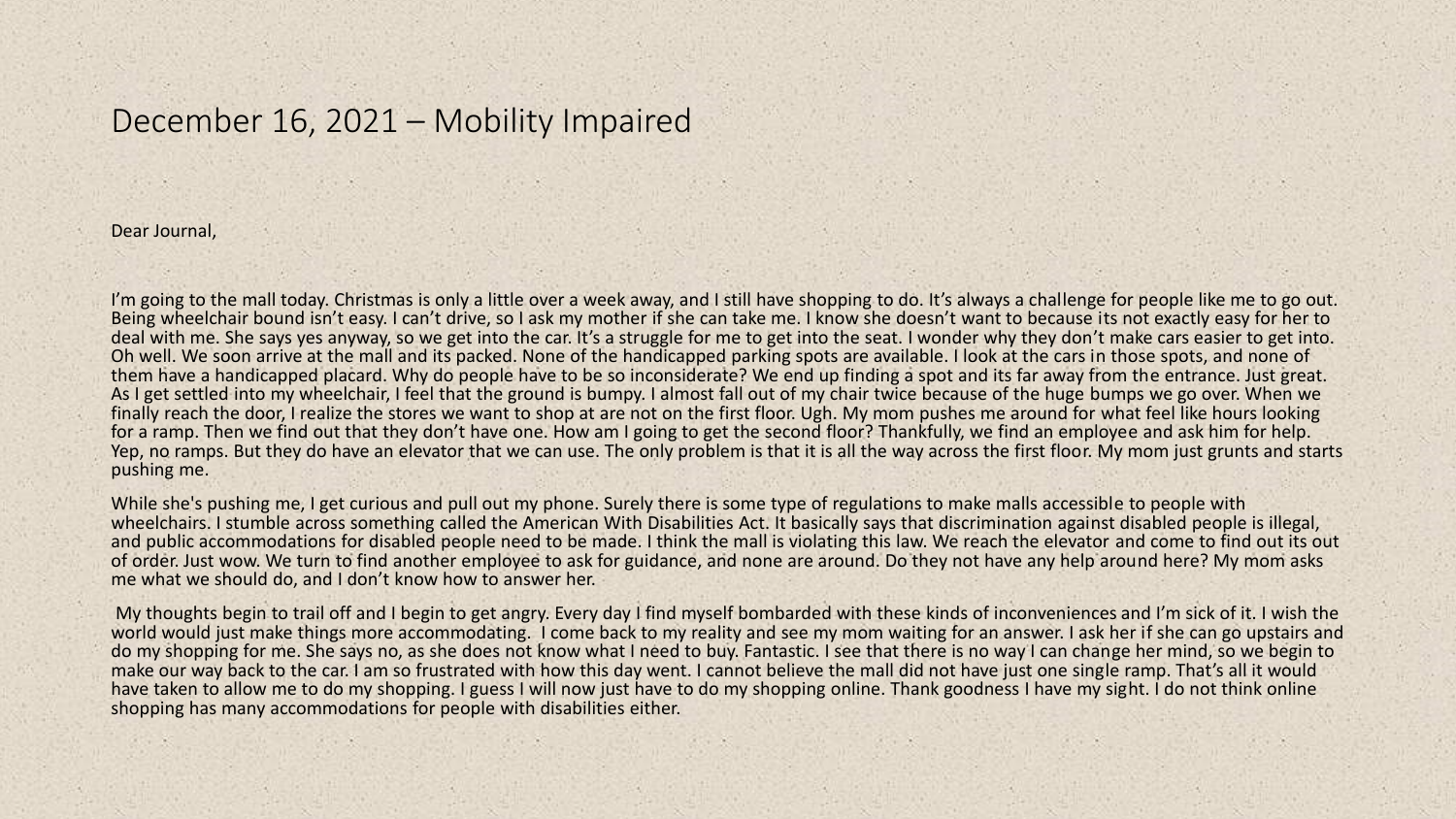## December 17, 2021 – Visually Impaired

Dear Journal,

A big snowstorm hit us last night, so almost everything around us is closed. Just great. Christmas is soon, and I had set aside today to do my shopping. I really prefer to do my shopping in person so I can touch and feel everything I want to buy. I always have to get someone to take me to the mall and shop with me, but I feel like I can get better presents for everyone when I buy them in person. Now, my only option is to shop online because today was the only day that my friend was available to shop with me. I really try to avoid online shopping because it's not very easy for me to understand exactly what I am buying. Even though I prefer to be able to touch the items I am buying, I am glad that there are digital accommodations that will help me navigate the internet. I can use voice commands that get to me the pages webpages where I want to shop. When I get to the pages that have the items I want, I then use my computer to read the description of the items to me. I am lucky that I have a special computer that uses voice commands and is also able to read things to me. I think that these are available because of the law. I heard something about the Rehabilitation Act requiring technology to be accessible to people who have disabilities. I am glad this is a requirement. Without these accommodations, I would never be able to access the internet and be able to get the same information that sighted people can get.

Most of the time, the information that I get is pretty accurate. However, sometimes it doesn't work as well. I remember the last time I tried to buy a sweater for my Mom online. The description said that the sweater I was ordering was medium blue with black trim. However, when it came, my Mom told me that it was bright pink with a red trim. My Mom was too kind to say it, but when she described it to me, it sounded so ugly. We both laughed when I told her I had ordered it because it was her favorite color. Fortunately, I was able to return it and she helped me order the sweater I had intended to get for her. People who have their sight cannot begin to appreciate how difficult the simplest things become when you don't have the ability to see.